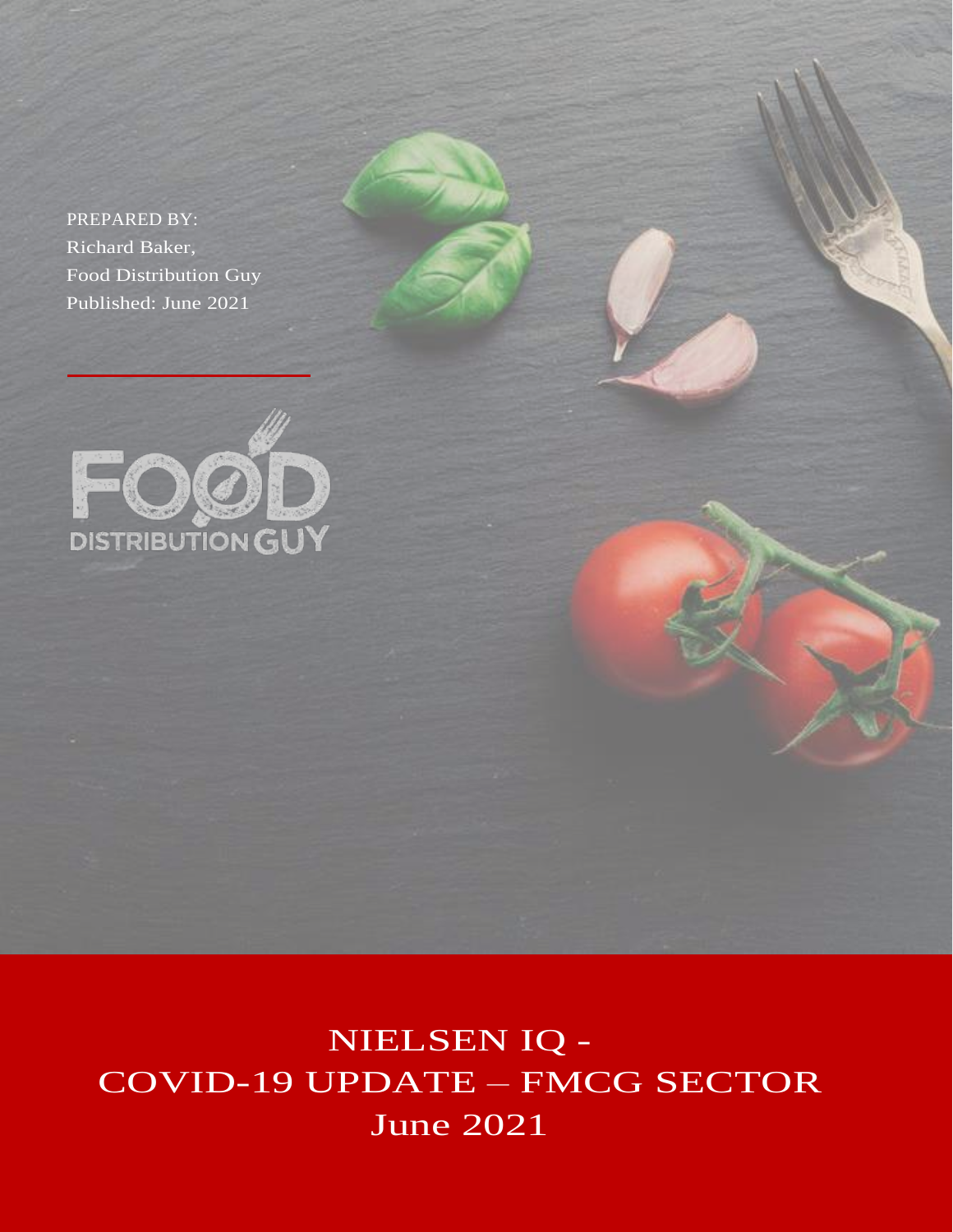This past week the Food Credit Industry Credit Bureau's webinar titled "Food Retailers and Food Service Trends in 2021 featured Mr. Francis Parisien – VP Eastern Canada, Nielsen IQ as one of their guest speakers. This report summarizes his presentation titled:

## **COVID-`19 Update – A Closer Look at the Latest Impact of the Pandemic on our Industry.**

#### **FMCG SALES**

- Sales in Canada continue to break records vs. pre-pandemic levels All channels combined delivering FMCG sales over \$2B weekly.
	- o P/e: April 17, 2021
		- 52-week dollar volume: +6%. / 12-week dollar volume: -5%
		- 52-week unit volume: +1% / 12-week unit volume: -6%.
- During March 2020, Canadian stores registered close to \$2B of additional, unplanned sales following pantry loading,
	- o Pantry loading impacts on FMCG sales:
		- +\$6.27B 52-week dollar volume change YA.
		- **•** -\$1.32B 12-week volume change YA.
- Pantry load-in examples on select food categories and the sustained growth a year later.

| $\circ$ | In the Fridge:                             | 3-week period March 2020 | 3-week period March 2021 |
|---------|--------------------------------------------|--------------------------|--------------------------|
|         | Butter:<br>$\blacksquare$                  | $+57%$                   | $+8%$                    |
|         | Processed cheese slices:<br>$\blacksquare$ | $+43%$ .                 | $-20%$                   |
| $\circ$ | In the freezer:                            |                          |                          |
|         | Meat patties:<br>٠                         | +79%                     | $-21%$                   |
|         | Vegetables:<br>٠                           | $+81%$                   | $-40%$                   |
| $\circ$ | In the cupboard:                           |                          |                          |
|         | Powdered milk:<br>$\blacksquare$           | +279%                    | -70%                     |
|         | $Rice$ – regular -<br>٠                    | +163%                    | $-56%$                   |

#### **PERFORMANCE BY PROVINCE**

• Each province is experiencing similar levels of decline in the last 12 weeks (April 17, 2021) vs. YA.



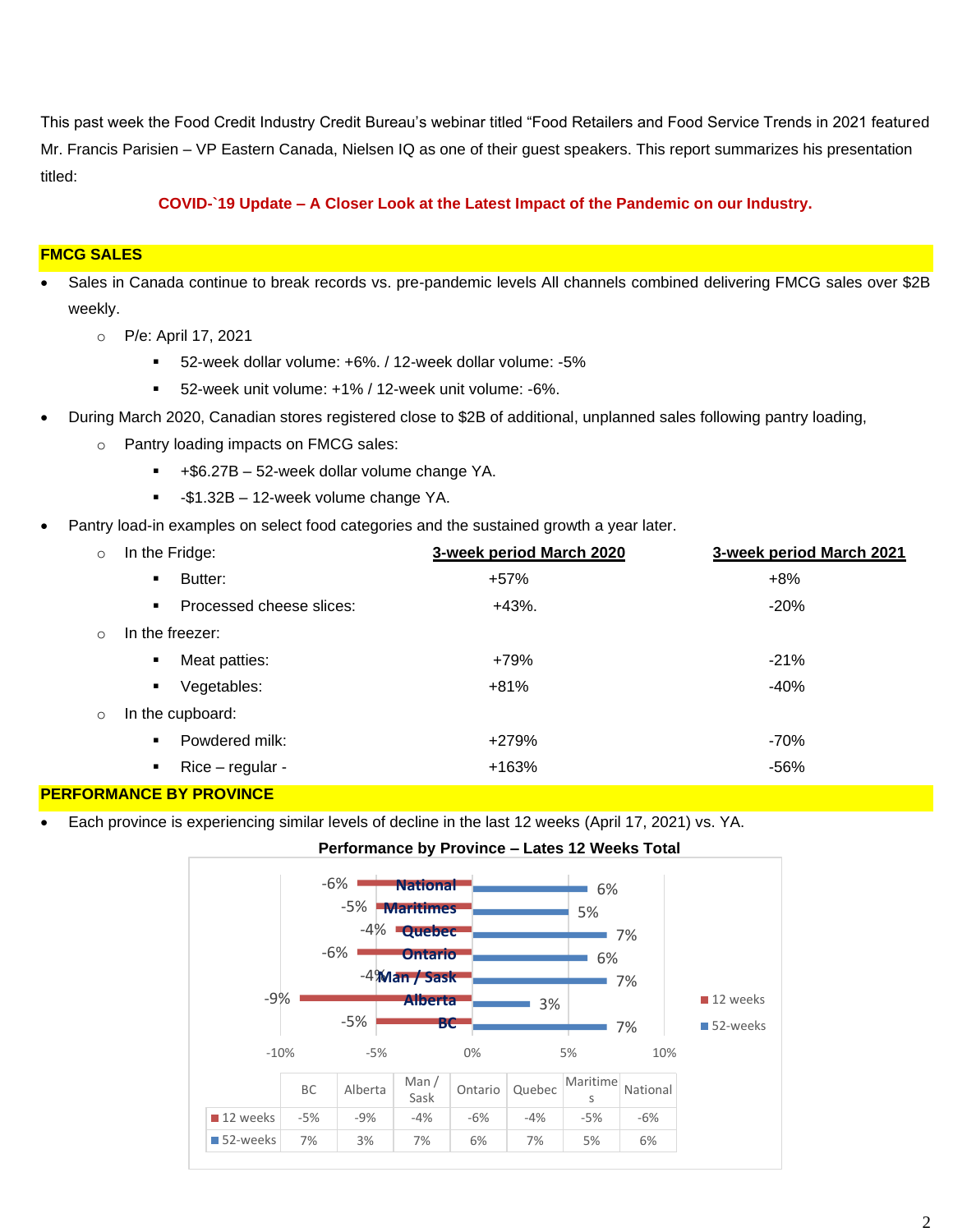## **HOUSEHOLD SEGMENTS**

- 1. **Constrained Existing** Financially insecure before pandemic. Skew: Lower household incomes and young households.
- 2. **Constrained New** C-19 had a significant impact on their financial and social situation. Watching their spending, Skew: Older bustling families
- 3. **Insulated Cautious** Concerns about health the drivers behind change in behaviour. Still financially secure, but planning for an uncertain future. Skew: Middle class established couples and small scale family.
- 4. **Insulated Unrestricted –** Less concerned about C-19 and have not had to modify their spending. Financial security. Skew: Middle class established couples and small scale family.
- As of March 2021, 30% of Canadian households are now being considered newly constrained:
	- $\circ$  Constrained Existing Restricted spenders: 17%
	- $\circ$  Constrained New Newly impacted spending due to C-19:  $30\%$
	- $\circ$  Insulated Cautious Careful spending:  $23\%$
	- $\circ$  Insulated Unrestricted unrestricted to spend:  $30\%$
- All 4 segments of the population have spent more on FMCG categories in the past year in Canada.



#### **Segmented Consumer Spending Levels – FMCG**

• Newly constrained buyers will revert to mass merch, dollar stores and on-line options



# **Spending Index by B&M Channels – Constrained New**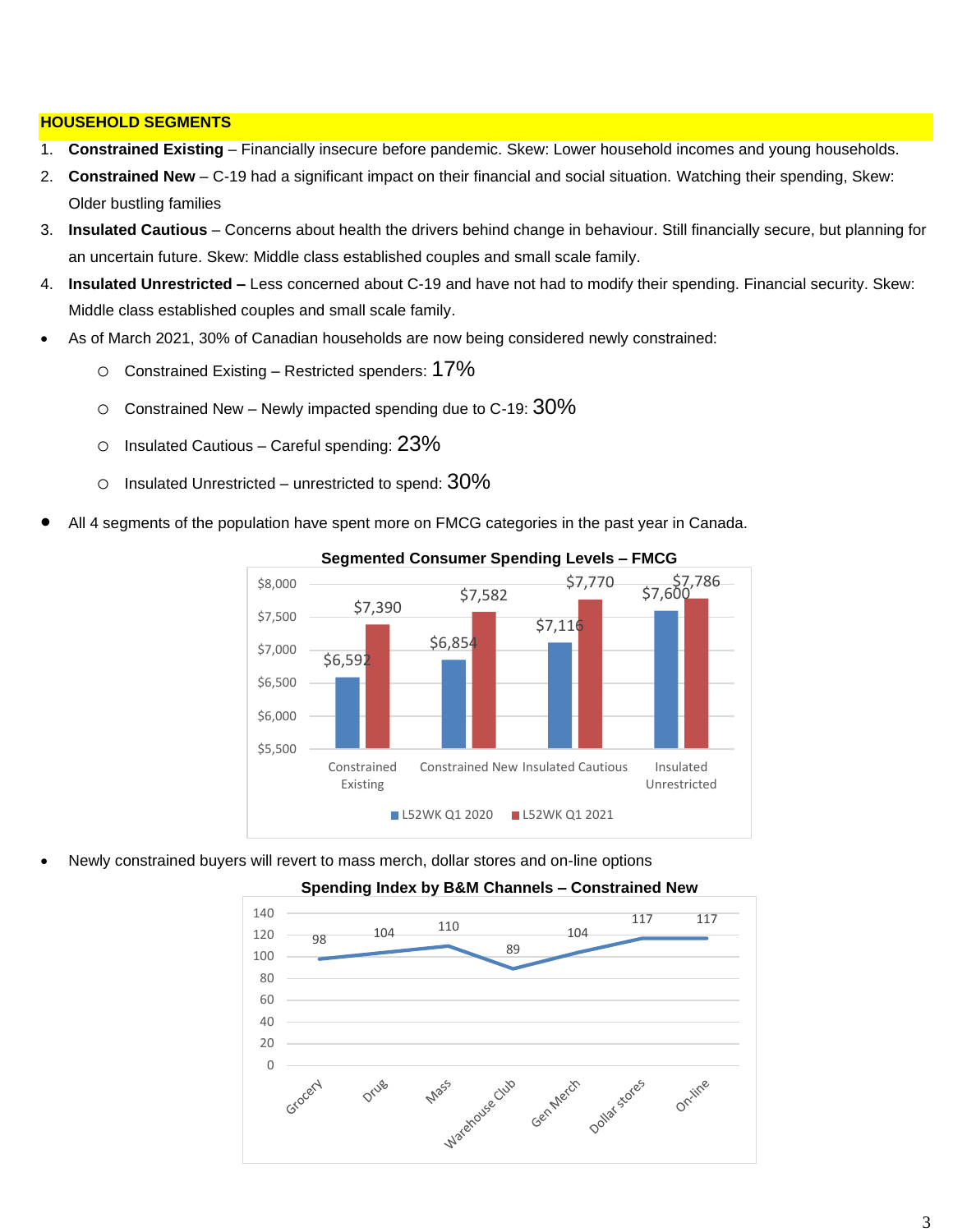## **FMCG CHANNEL SALES GROWTH**

- Though sales vs. YA have slowed down, the vast majority of channels keep on growing (p/e 52-week March 27, 2021). Online continues to surpass all other channels in Canada
- **Growing Stable Declining** Online +73%<br>General Merch +13% Warehouse +12% Grocery +10% Ethnic +10% Dollar +9% Mass Merchandisers +8% Gas & Convenience +13%

Natural health stores  $-9\%$ 

Potentially, 50% of Canadians would buy groceries online

25% - % of Canadians are current online shoppers and have ordered groceries in the past 6 months,







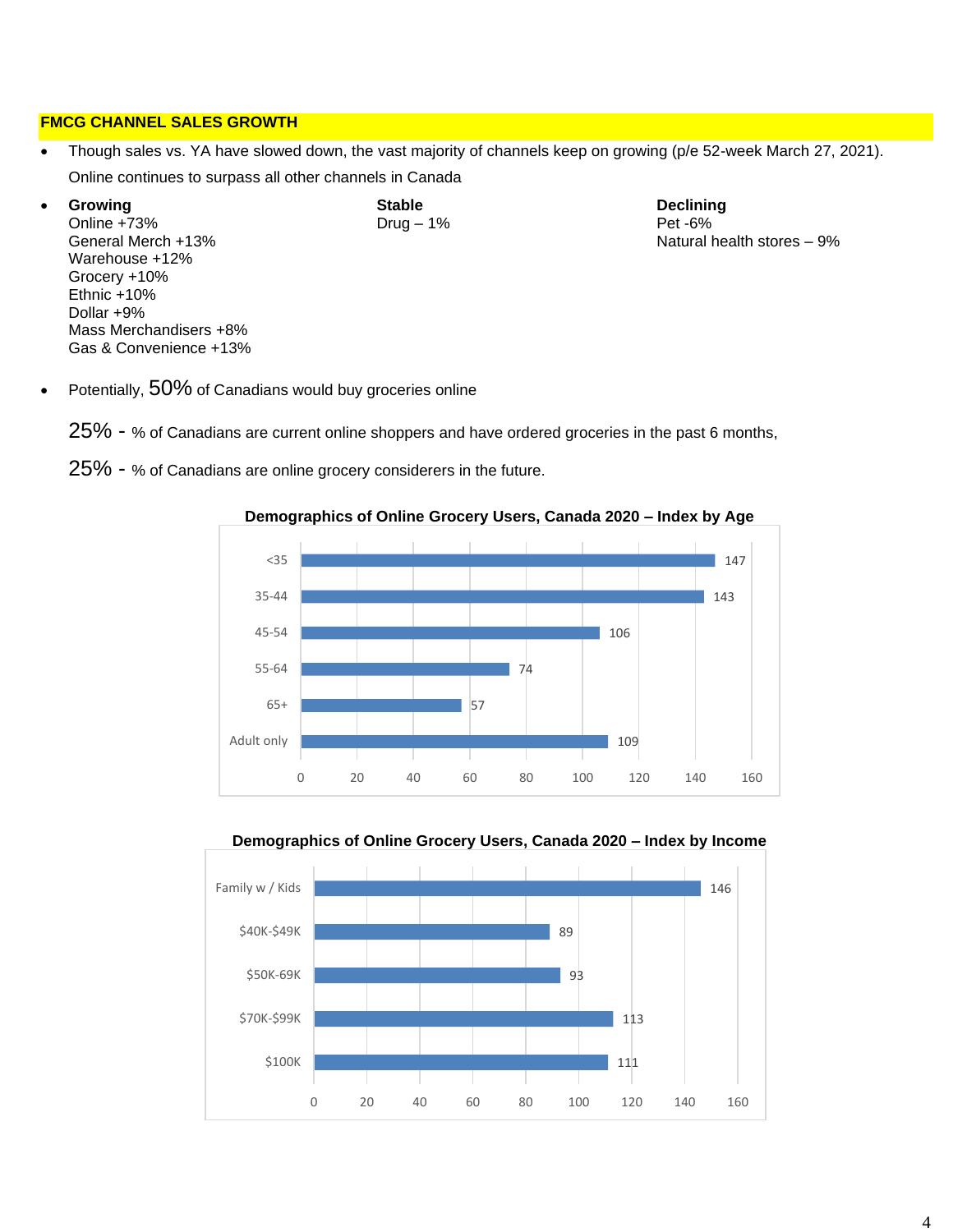• Grocery categories remain underdeveloped in e-comm sales in Canada, but are growing the fastest.



**Volume \$% Chg – P/e December 26, 2020**

Food +148%

Non-grocery +60%

Health & Beauty +63%